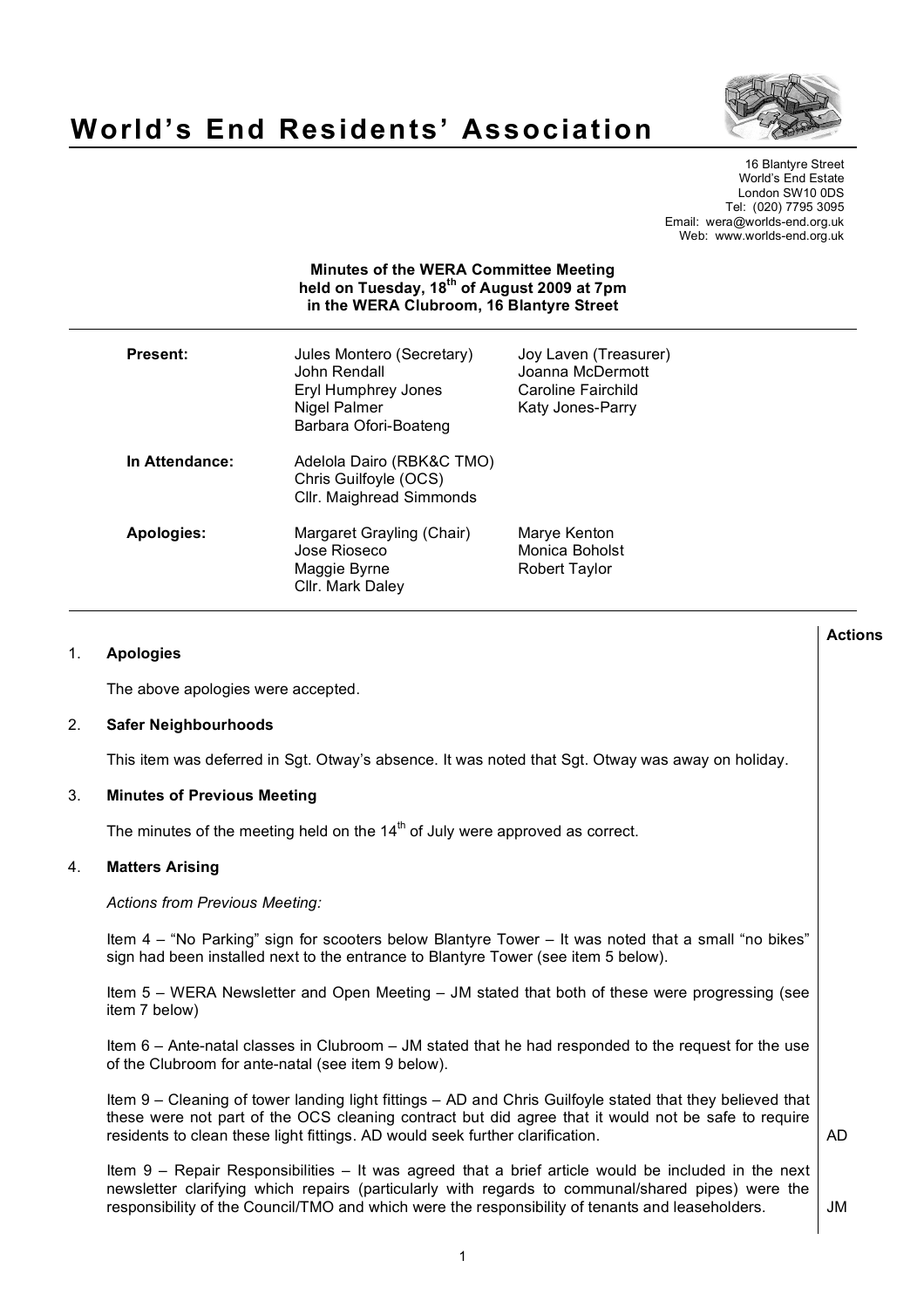# 5. **Estate Management**

# *Painting the Tower Landing Floors*

AD introduced Chris Guilfoyle of OCS to the meeting. OCS would be carrying out the ARB works to paint the landings in all of the towers. Chris described how the works were intended to proceed and answered any queries from Committee members. It was agreed that residents would be consulted on whether or not they wanted their landings painted, and those residents which had already painted their landings would be permitted to "opt out" of the works. There was some discussion as to the colour of the floor paint to be used as AD and JM's recollection of what had been agreed at the ARB differed. It was eventually agreed that paint of a colour matching that in the tower stairwells (a light grey) would be used. Committee members stressed that it was essential that proper, durable floor paint be used, noting that the paint used in the stairwells had proved less than durable. The landing on the  $17<sup>th</sup>$  floor of Chelsea Reach Tower was cited as an example of a suitable colour and finish.

AD and Chris agreed that Chris would attend the next WERA meeting to discuss cleaning issues.

# *Scooters parking outside Blantyre Tower*

AD stated that a "no bikes/no parking" notice had now been placed on a wall adjacent to the entrance to Blantyre Tower and that Wings would be instructed to enforce the no parking area.

# *Fire Doors*

AD stated that the repairs to a number of fire doors that had been brought to the TMO's attention had now been completed.

JM noted that the defective fire door on the  $4<sup>th</sup>$  floor of Berenger Tower which had been identified during the walkabout on the  $17<sup>th</sup>$  of July had yet to be repaired.

# *Leak outside the Blantyre Centre*

It was noted that the leak in the void space adjacent to the Blantyre Centre office had been repaired.

# *Maintenance of communal waste pipes and soil stacks*

AD stated that one of the TMO's surveyors was currently investigating what preventative maintenance of the estate's communal waste pipes and soil stacks could be carried out.

# *Dog Register*

AD stated that a dog registration session had taken place were residents had been able to register their dogs and pictures of the dogs taken for the TMO's records. AD noted that about 10 dogs had been registered. A further session was planned to take place shortly. Cllr. Simmonds noted that PC Delaney was dealing with this issue and recording the details of any dog owners which the Police had identified on the estate or had been identified by third parties. There was some concern that steps to implement the dog register appeared to be proceeding rather slowly (work on the register had originally started in 2006 or 2007) and that it was unclear whether the Police and/or TMO were able, or would be able, to carry out any effective enforcement action against anti-social dog owners or those who refused to register their animals with the TMO.

Details of a number of incidents of dogs fouling in communal areas and/or not being kept on a lead (in violation of the dog control order which was in effect on the estate) were provided to AD.

# *Tower block entrance door beading*

AD stated that this query had now been forwarded to Liam Good who would be responding to JM.

LG/TMO

# *Removal of Paladin Bins*

It was noted that the Paladin bins had been removed/put away without notice. This had caused significant consternation amongst residents who had been used to bringing their rubbish bags down to the Paladin bins at ground floor level. It was noted that rumours were now circulating that that the Paladin bins had been removed at the request of "leaseholders" or individual residents but that the TMO had failed to clarify why the bins had been removed. JM stated that he had made a formal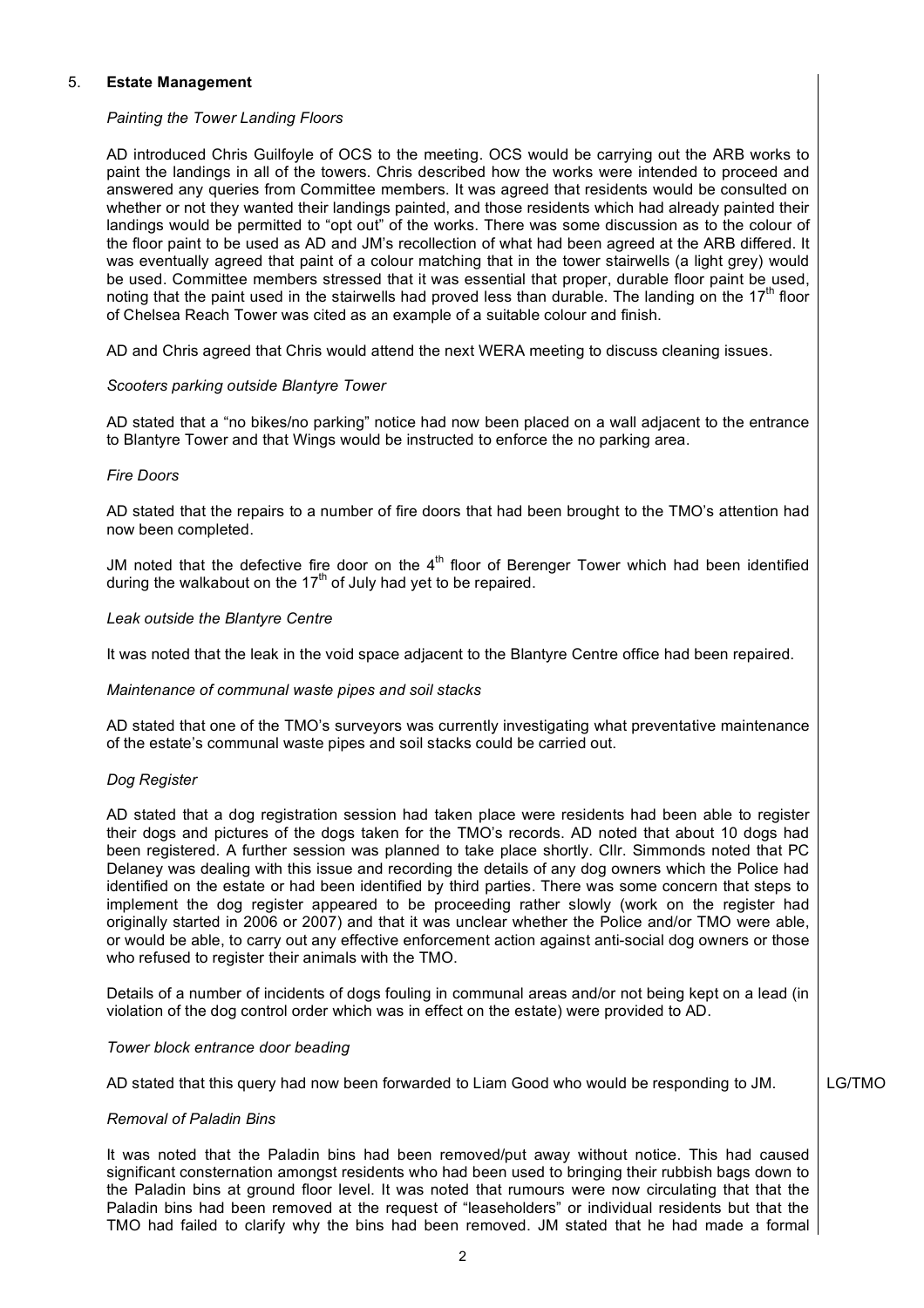enquiry. NP stated that irrespective of why the bins had been removed that it was now essential that the TMO take immediate action to notify all residents and inform them as to how they should dispose of their refuse, including any large/bulky items which did not fit in any of the rubbish chutes (large or small). Once this had been done, and due notice given, the TMO needed to start taking enforcement action against anyone found dumping rubbish on the walkways or next to the tower block entrances where the bins had previously been located.

It was also agreed that a brief article on the issue would be included in the forthcoming RA newsletter. JM

# *Clamping in car park*

It was noted that Wings had recently clamped a number of cars in the resident's car park. It was unclear precisely why the cars had been clamped, although most have been unclamped the following day. There was some concern that cars had been clamped for parking in the "incorrect" bay, although residents had historically been able to park wherever they liked in the car park due to the very low occupancy rate. Several Committee members noted that whilst Wings appeared willing to carry out enforcement action in the car park they appeared unable or unwilling to do the same in Blantyre Street, as could be evidenced by the number of cars parked in Blantyre Street at that very minute. AD said that she could arrange for someone from the parking department to attend a forthcoming WERA meeting. JM would inform AD of suitable dates.

JM

#### *Signage for Blantyre Centre Office*

AD noted that Terry Guppey would be contacting JM / the RA shortly with regards to the ARB proposal for signage to be installed in World's End Place and Blantyre Street indicating the location of the TMO's Blantyre Centre office to help residents from other estate's locate the TMO's offices. TG/TMO

# *Pigeon Netting*

It was noted that the work to install netting to keep pigeons off the stairwells was due to re-commence shortly with netting to be installed in the remaining blocks.

#### 6. **Flashpoint**

CF and JMc noted ongoing problems with some of the children attending the Flashpoint Play Centre. The problems included extremely high noise levels as well as children gaining access to the garden adjacent to Ashburnham Tower, climbing onto the Play Centre's roof and using the Centre's skylights as "trampolines", which was extremely dangerous. It was noted that most of the problems occurred outside the centre's opening hours although the staff also appeared to be somewhat ineffective at controlling the behaviour of the children attending the centre during opening hours. Cllr. Simmonds said she would progress the matter with the appropriate Council department/staff.

# 7. **WERA Open Meeting / Newsletter**

The Committee were reminded that a WERA open meeting (special general meeting) was scheduled to take place on the evening of the 8<sup>th</sup> of September in the WERA clubroom. A representative of the Fire Brigade would be present to discuss fire safety on the estate and Terry Oliver from the Council would be present to discuss the proposed "resident's garden" scheme. It was agreed that the raffle of a £50 Waitrose/John Lewis voucher would take place at the end of the meeting. The meeting would be advertised in the RA's newsletter which was nearly finished and would be distributed to all residents shortly.

# 8. **Items for Approval**

The Committee was asked to approve:

- The purchase of a floor scrubber/polisher for use on the clubroom's lino floors.
- The installation of additional cladding, particularly around the columns.
- The purchase of a small number of "bird scarers", which would be distributed to volunteers at the WERA open meeting.

The purchase of all three items was approved.